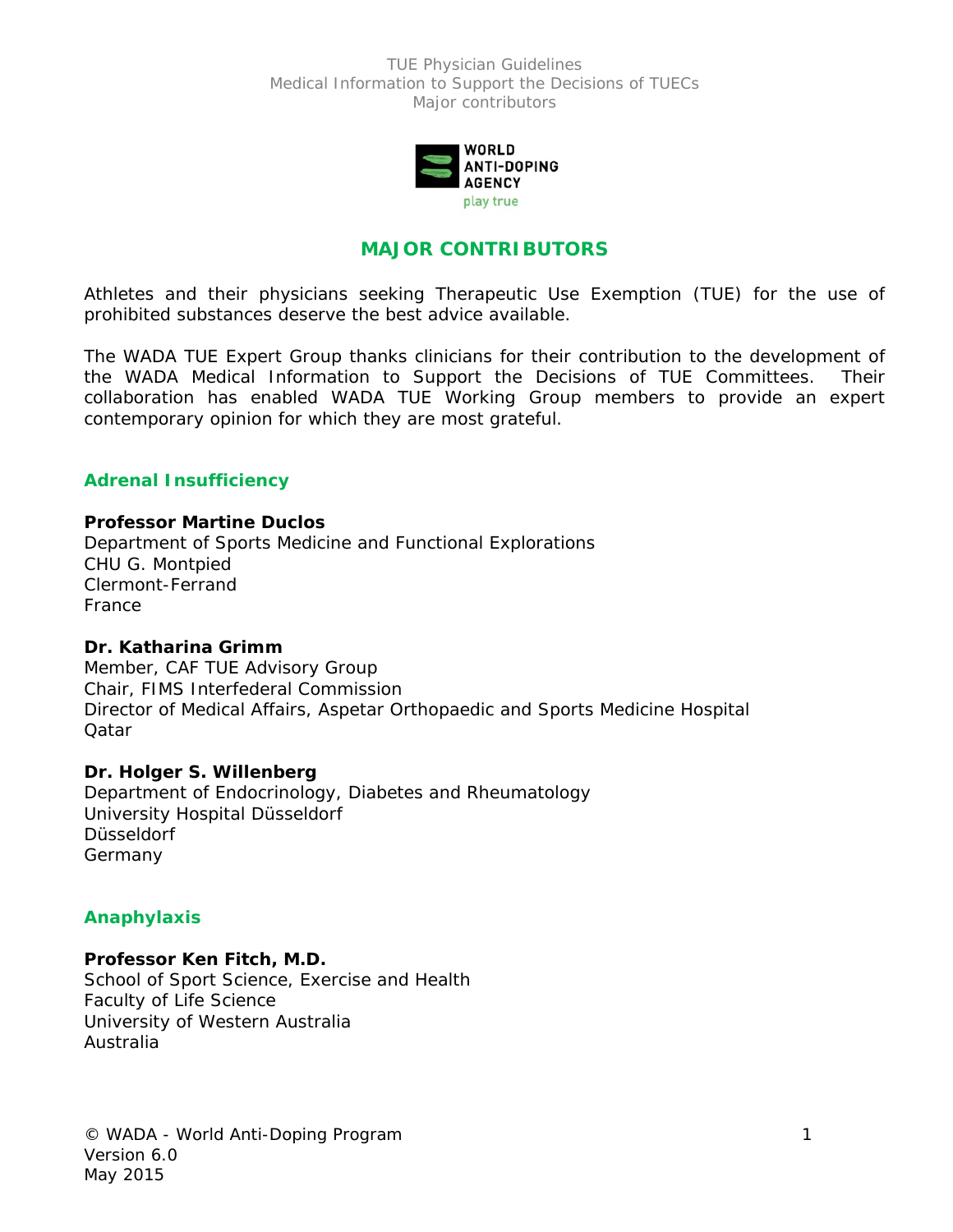# **Dr. Margo Mountjoy, M.D., CCFP, FCFP, FACSM, Dip Sport Med**

FINA Bureau Sports Medicine Liaison IOC Medical Commission – Games Group McMaster University Medical School, Department of Family Medicine Rockwood, Ontario Canada

## **Professor F. Estelle Simons**

Department of Pediatrics & Child Health, Department of Immunology, Faculty of Medicine, University of Manitoba Winnipeg, Manitoba Canada

# **Androgen Deficiency / Male Hypogonadism**

## **Dr. Richard V. Clark, M.D., Ph.D., FACP**

Group Director, Discovery Medicine Muscle Metabolism DPU, Metabolic Pathways-Cardiovascular Therapeutic Unit GlaxoSmithKline R & D United States of America

# **Dr. David Handelsman**

ANZAC Research Institute University of Sydney Department of Andrology, Concord Hospital Sydney Australia

## **Dr. Robert W. Hudson M.D., Ph.D., FRCPC**

Professor and Chair, Division of Endocrinology and Metabolism, Department of Medicine, Queen's University and Kingston General and Hotel Dieu Hospitals Kingston, Ontario Canada

## **Dr. John Lombardo**

Medical Director, MAX Sports Medicine Institute Ohio Health United States of America

## **Dr. Gordon Matheson**

Professor, Department of Orthopedic Surgery, Stanford University School of Medicine Director of Sports Medicine, Head Team Physician, Stanford University Department of Athletics United States of America

© WADA - World Anti-Doping Program 2 Version 6.0 May 2015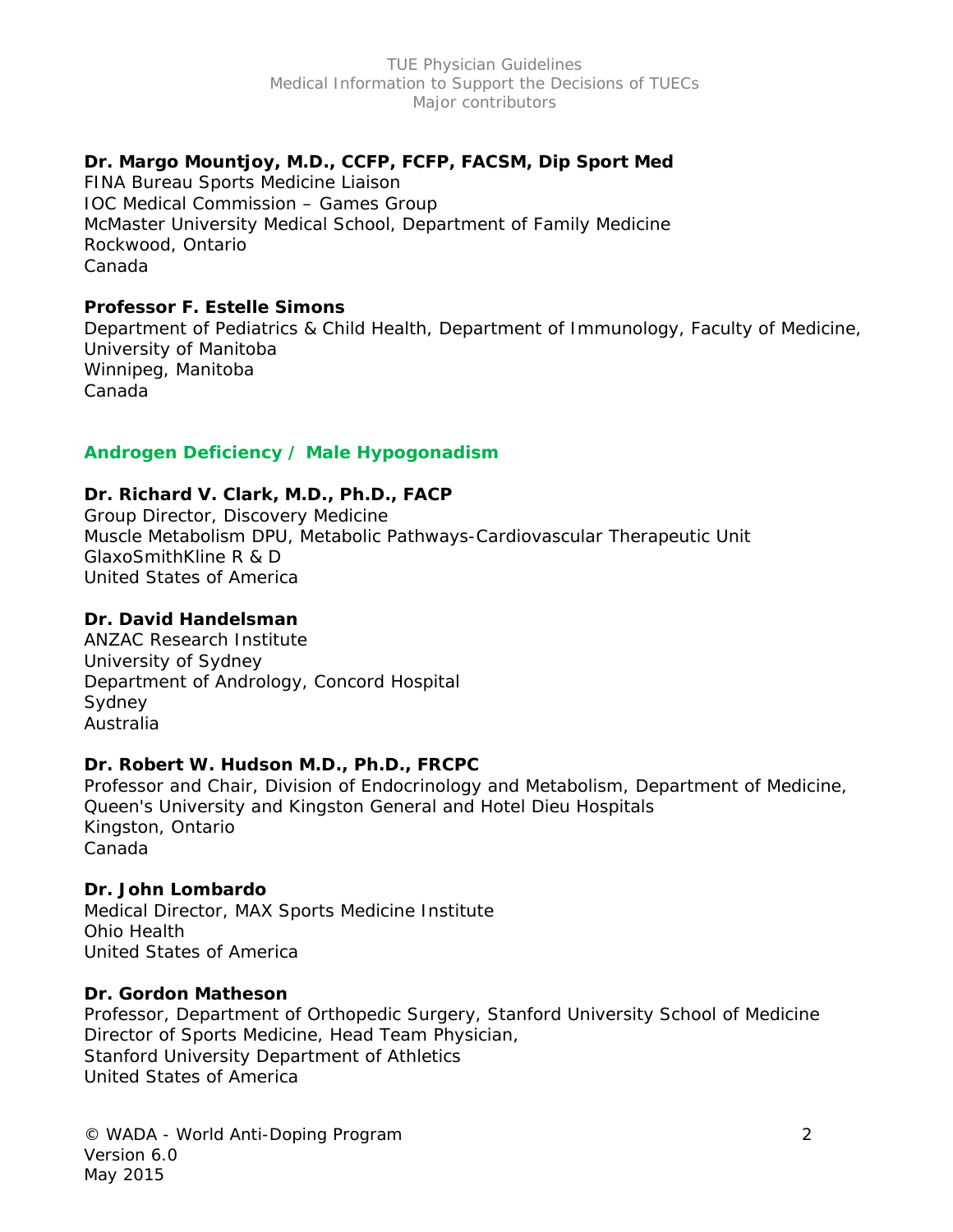## **Dr. Alvin M. Matsumoto, M.D.**

Professor, Department of Medicine Division of Gerontology & Geriatric Medicine University of Washington School of Medicine Associate Director, Geriatric Research, Education and Clinical Center Director, Clinical Research Unit Seattle, WA United States of America

#### **Professor Robert McLachlan, M.D., Ph.D.**

Director, Andrology Australia Director of Clinical Research Prince Henry's Institute of Medical Research Clayton Australia

## **Professor Dr. Med. Dr. h. c. Eberhard Nieschlag, FRCP**

Centre for Reproductive Medicine and Andrology of the University WHO Collaboration Centre for Research in Male Reproduction Münster Germany

### **Dr. Ronald S. Swerdloff, M.D.**

Professor of Medicine David Geffen School of Medicine at UCLA Chief Division of Endocrinology Harbor UCLA Medical Center Torrance, CA United States of America

#### **Dr. Frederick CW Wu**

Professor of Medicine and Endocrinology Andrology Research Unit Department of Medicine University of Manchester Manchester United Kingdom

## **Arterial Hypertension**

## **Professor Antonio Pelliccia**

Scientific Director Institute of Sports Medicine and Science Italian National Olympic Committee Italia

© WADA - World Anti-Doping Program 3 Version 6.0 May 2015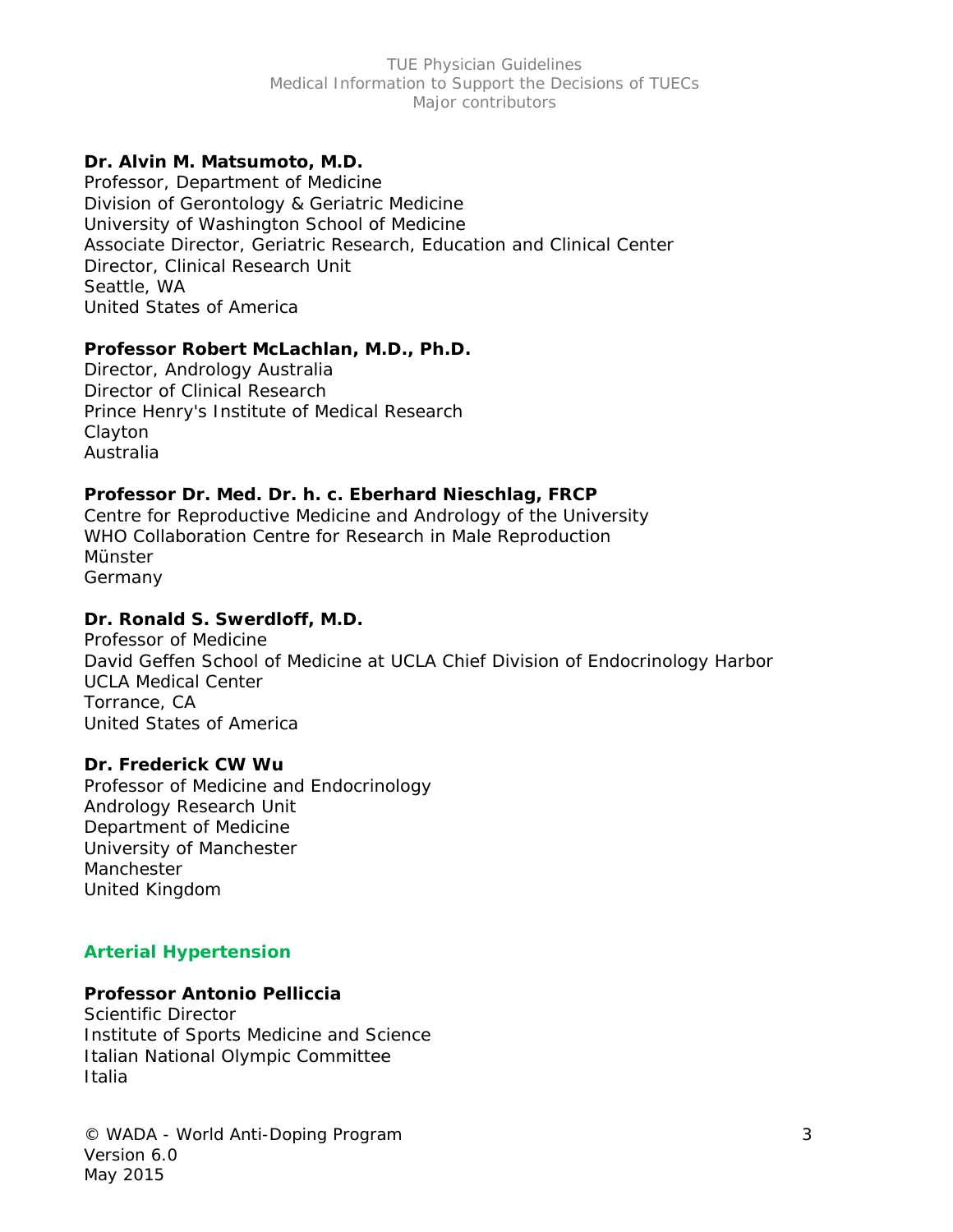## **Dr. Anik Sax**

Chief Physician, Medical and Sports Department Ministère de l'Éducation Nationale, de la Formation Professionnelle et des Sports Luxembourg

### **Professor Rob Walker**

Dunedin School of Medicine University of Otago New Zealand

# **Asthma**

## **Professor Louis-Phillipe Boulet**

Université Laval Sainte-Foy, Quebec Canada

# **Professor Joe Cummiskey, M.D.**

Dublin Ireland

# **Professor Ken Fitch, M.D.**

School of Sport Science, Exercise and Health Faculty of Life Science University of Western Australia Australia

## **Professor Don McKenzie**

Allan McGavin Sports Medicine Centre University of British Columbia Vancouver, British Columbia Canada

# **Dr. Margo Mountjoy, M.D., CCFP, FCFP, FACSM, Dip Sport Med**

FINA Bureau Sports Medicine Liaison IOC Medical Commission – Games Group McMaster University Medical School, Department of Family Medicine, Rockwood, Ontario Canada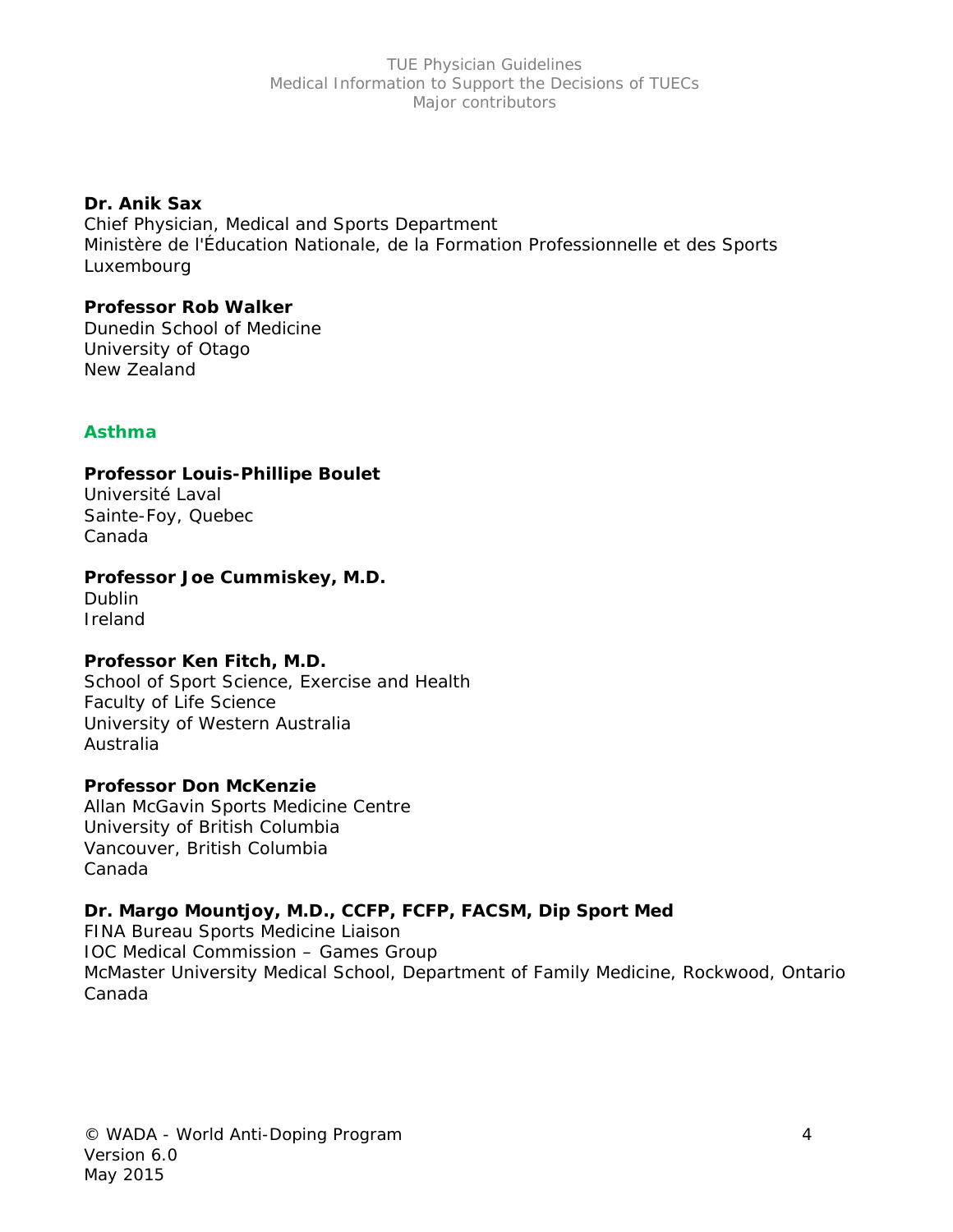# **Attention Deficit Hyperactivity Disorder (ADHD) in children and young adults**

# **Dr. Lily Hechtman, M.D. F.R.C.P.**

Professor of Psychiatry and Pediatrics Director of Research, Division of Child Psychiatry, McGill University Montreal Children's Hospital Montreal, Quebec Canada

# **Dr. William Mahoney, M.D., FRCPC**

Developmental Pediatrician, Clinical Associate Professor Department of Pediatrics, Faculty of Health Sciences, McMaster University Canada

# **Dr. Saul Marks, BScH, M.D., FRCPC,**

Honorary Secretary, FINA Sports Medicine Committee Executive Board, International Society for Sport Psychiatry North York General Hospital, Lecturer, Health and Disease Department of Psychiatry, University of Toronto Canada

# **Dr. Margo Mountjoy, M.D., CCFP, FCFP, FACSM, Dip Sport Med**

FINA Bureau Sports Medicine Liaison IOC Medical Commission – Games Group McMaster University Medical School, Department of Family Medicine, Rockwood, Ontario Canada

# **Diabetes Mellitus**

# **Professor Heather Dean, M.D., FRCPC**

Assistant Dean (academic), Faculty of Medicine Professor, Department of Pediatrics, Section of Pediatric Endocrinology University of Manitoba Winnipeg, Manitoba, Canada

# **Dr. Katharina Grimm**

Member, CAF TUE Advisory Group Chair, FIMS Interfederal Commission Director of Medical Affairs, Aspetar Orthopaedic and Sports Medicine Hospital **Oatar** 

# **Dr. Sandra Hoffmann, M.D.**

Associate Clinical Professor and Team Physician Idaho State University United States of America

© WADA - World Anti-Doping Program 5 Version 6.0 May 2015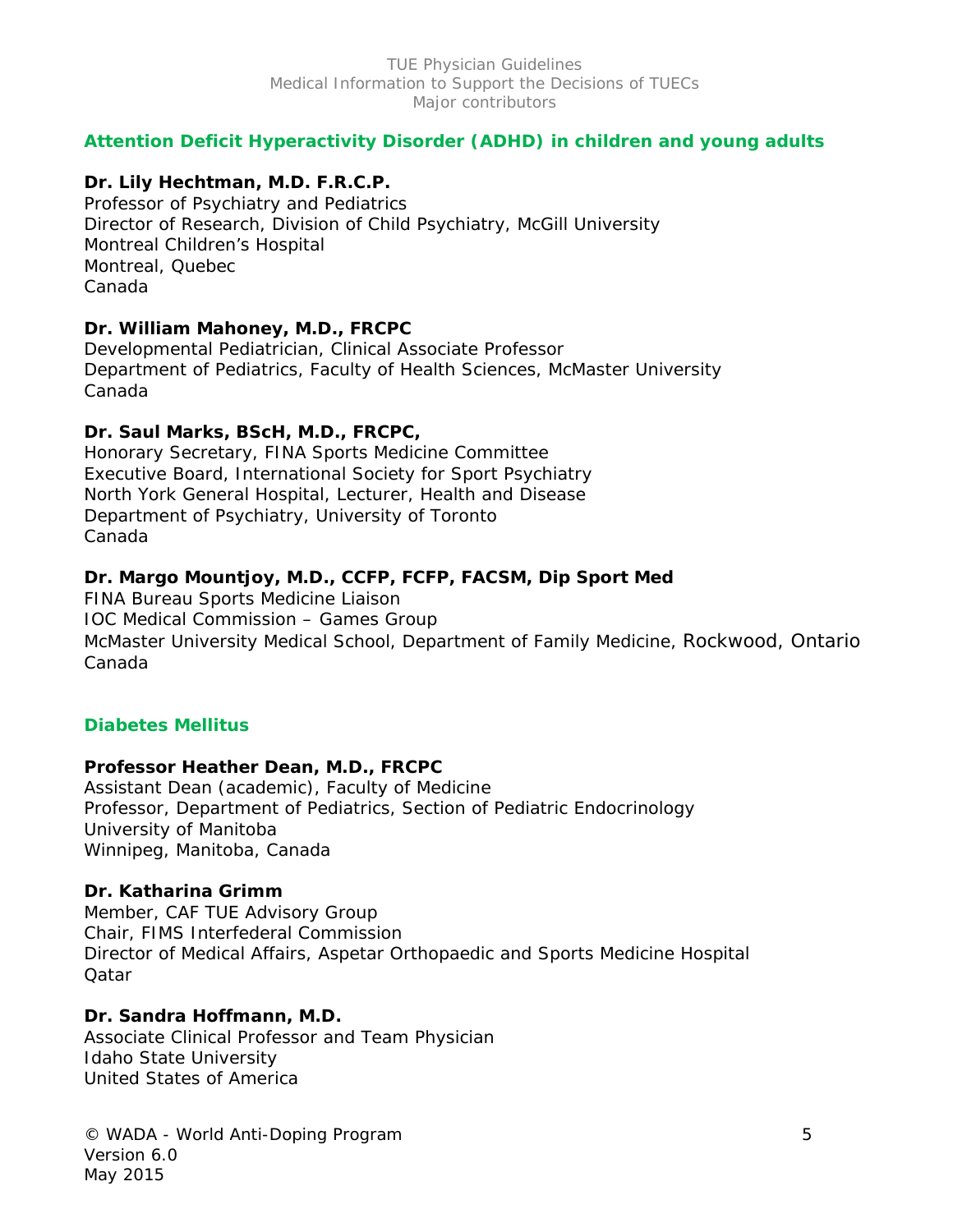## **Professor Fuminori Katsukawa M.D., Ph.D.**

Professor, Sports Medicine Research Center, Keio University Yokohama Japan

## **Professor Patrick Manning, M.D.**

Department of Medicine University of Otago - Dunedin School of Medicine New Zealand

## **Professor Ayesha Motala**

Department of Diabetes and Endocrinology School of Clinical Medicine, Faculty of Health Sciences, Nelson R. Mandela School of Medicine University of KwaZulu-Natal Durban South Africa

## **Dr. Jake K Powrie, M.D., FRCP**

Consultant and Honorary Senior Lecturer and Clinical Lead in Diabetes and Endocrinology Guy's Hospital London United Kingdom

## **Female-to-Male (FtM) Transsexual Athletes**

## **Dr. Alessandra D. Fisher, M.D.**

Endocrinologist Department of Clinical Physiopathology, Sexual Medicine and Andrology Unit, Interdepartmental Center for GID Assistance, University of Florence Italy

## **Professor Louis Gooren**

Emeritus Professor of Endocrinology VU University of Amsterdam Amsterdam The Netherlands

## **Dr. Katharina Grimm**

Member, CAF TUE Advisory Group Chair, FIMS Interfederal Commission Director of Medical Affairs, Aspetar Orthopaedic and Sports Medicine Hospital **Oatar** 

© WADA - World Anti-Doping Program 6 Version 6.0 May 2015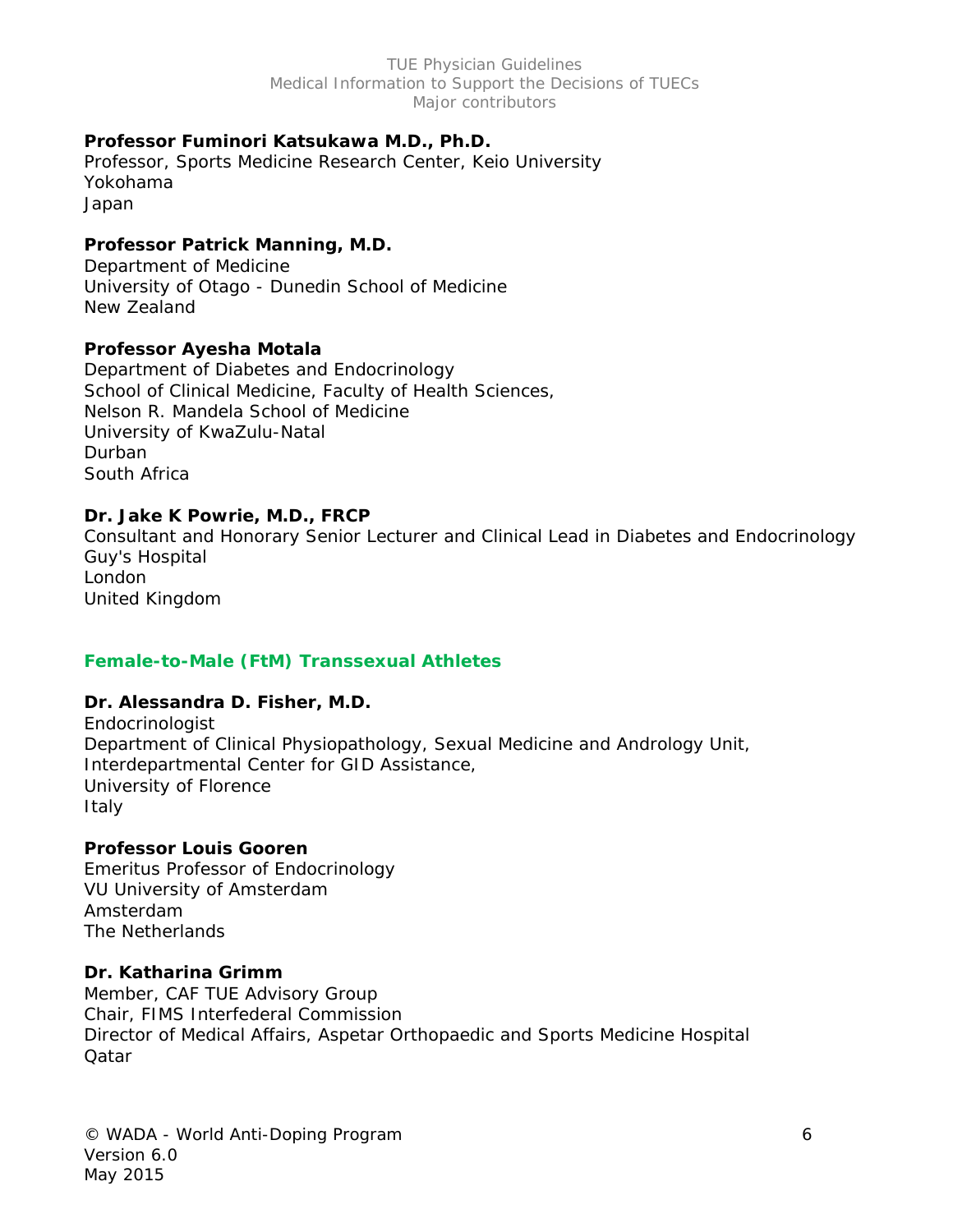## **Dr. David Handelsman**

ANZAC Research Institute University of Sydney Department of Andrology, Concord Hospital Sydney Australia

#### **Professor Vin Tangpricha**

Associate Professor Division of Endocrinology, Metabolism and Lipids, Department of Medicine Emory University School of Medicine and the Section of Endocrinology Atlanta VA Medical Center Atlanta, GA United States of America

## **Growth Hormone Deficiency (Adult / Childhood and Adolescent)**

#### **Professor Yves Le Bouc**

Endocrinologist Director at INSERM Faculty of Medicine Saint Antoine – University Paris VI Paris France

## **Dr. Tom Parkhill**

Endocrinologist Independent Consultant San Remo Area Italy

#### **Infertility Polycystic Ovarian Syndrome**

### **Dr. Margo Mountjoy, M.D., CCFP, FCFP, FACSM, Dip Sport Med**  FINA Bureau Sports Medicine Liaison IOC Medical Commission – Games Group McMaster University Medical School, Department of Family Medicine Rockwood, Ontario

Canada

## **Professor Robert L. Reid**

Professor Obstetrics & Gynecology Chair, Division of Reproductive Endocrinology and Infertility Queen's University Kingston, Ontario Canada

© WADA - World Anti-Doping Program 7 Version 6.0 May 2015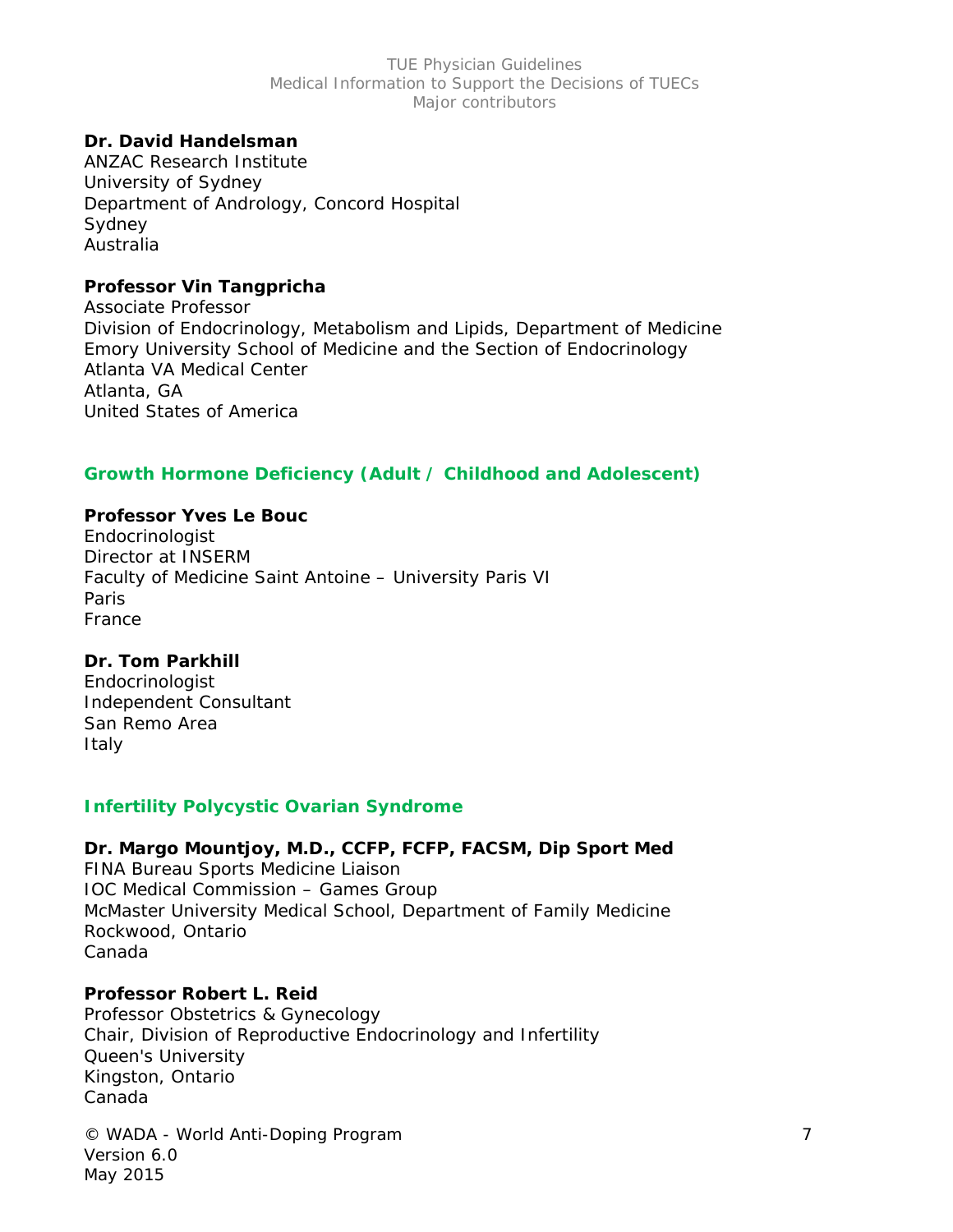## **Professor Timothy Rowe**

Professor Obstetrics & Gynecology Head, Division of Reproductive Endocrinology and Infertility University of British Columbia Vancouver, British Columbia Canada

## **Professor Heather Shapiro**

Professor Obstetrics and Gynecology Reproductive Endocrinology and Infertility Mount Sinai Hospital Associate University of Toronto Toronto, Ontario Canada

## **Inflammatory Bowel Disease**

## **Professor Dr. David Gerrard**

Associate Dean, University of Otago Medical School New Zealand

## **Dr. Martin Schlup**

Gastroenterologist Department of Medicine, University of Otago, Dunedin School of Medicine New Zealand

## **Intravenous Infusions**

## **Professor Dr. David Gerrard**

Associate Dean, University of Otago Medical School New Zealand

## **Dr. Ola Rønsen**

Chief Medical Officer Corporate HSE Aker Solutions Holding Norway

## **Musculoskeletal Conditions**

## **Professor Dr. David Gerrard**

Associate Dean, University of Otago Medical School New Zealand

© WADA - World Anti-Doping Program 8 Version 6.0 May 2015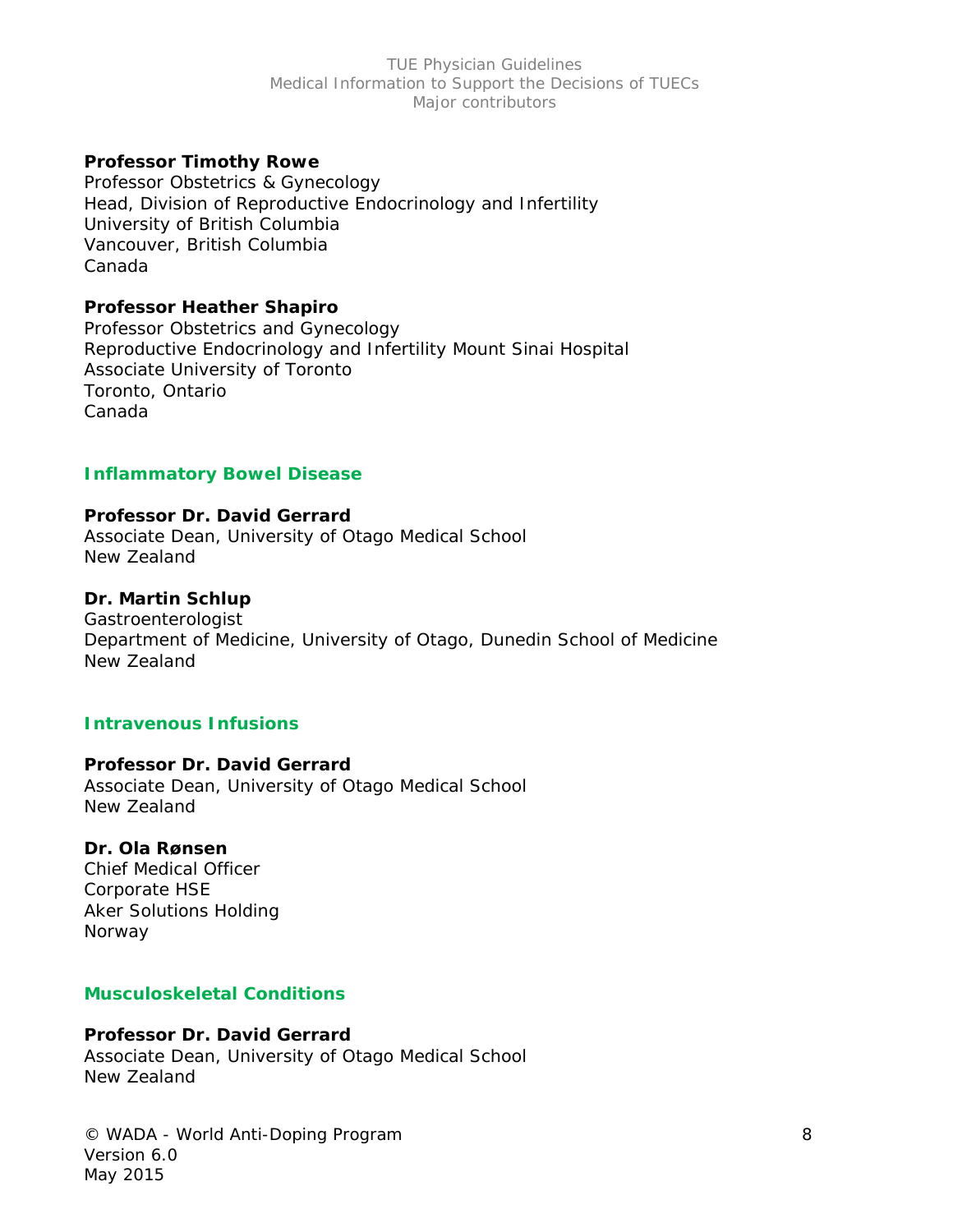## **Dr. Chin Sim Teoh, MBBS (S'pore), MSS(SpMed)(Hons), GDAcu,GCertSpNutr, GDBA**

Director and Senior Consultant, Sports Medicine Centre Khoo Teck Puat Hospital Singapore

## **Narcolepsy-Cataplexy**

**Dr. Bertrand Carlander, M.D.**  Montpellier

France

## **Dr. Susan White**

Chair, Australian Sports Drug Medical Advisory Committee Sports Physician, AOC Medical Commission Melbourne Australia

## **Neuropathic Pain**

#### **Mr. Matt Fedoruk**

Science Director, USADA Colorado USA

## **IPC Medical Committee (2014)**

## **Dr. Matthias Strupler, M.D.**

Head of Sports Medicine, Swiss Paraplegic Center CMO Swiss Paralympic Committee IPC Medical Committee Nottwil **Switzerland** 

## **Dr. Chin Sim Teoh, MBBS (S'pore), MSS (SpMed)(Hons), GDAcu, GCertSpNutr, GDBA**

Director and Senior Consultant, Sports Medicine Centre Khoo Teck Puat Hospital Singapore

## **Dr. Mark Ware, MBBS MRCP(UK) MSc.**

Associate Professor, Family Medicine and Anesthesia,

McGill University Director of Clinical Research, Alan Edwards Pain Management Unit, McGill University Health Centre Co-Director of the Quebec Pain Research Network, and Executive Director of the non-profit Canadian Consortium for the Investigation of Cannabinoids Montreal, Quebec Canada

© WADA - World Anti-Doping Program 9 Version 6.0 May 2015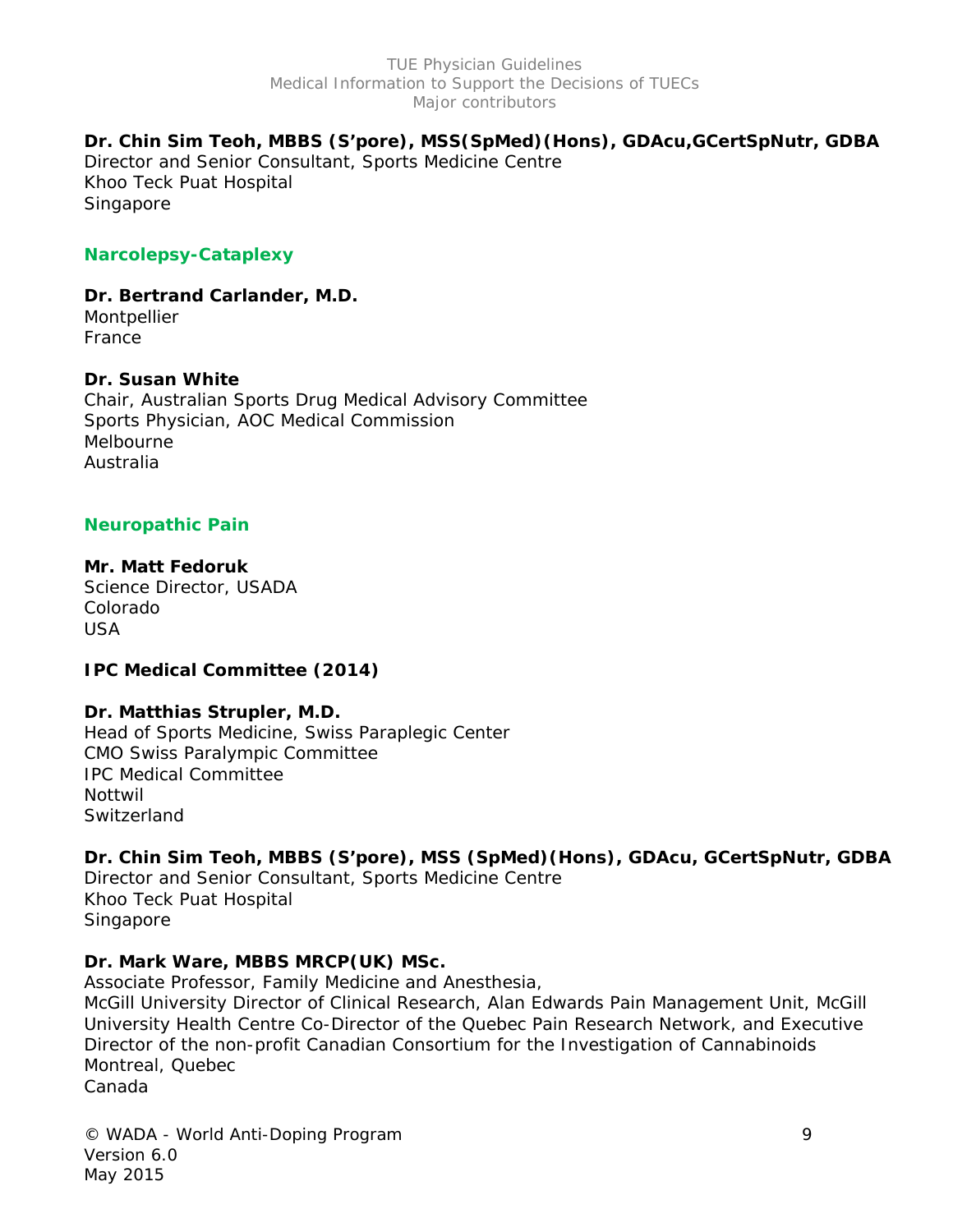## **Post Infectious Cough**

## **Dr. Louis-Philippe Boulet**

Université Laval Sainte-Foy, Québec Canada

## **Professor Ken Fitch, M.D.**

School of Sport Science, Exercise and Health Faculty of Life Science, University of Western Australia Australia

## **Dr. Richard S. Irwin**

UMass Memorial Medical Center United States of America

## **Dr. Don McKenzie**

University of British Colombia Vancouver, British Columbia Canada

# **Dr. Margo Mountjoy, M.D., CCFP, FCFP, FACSM, Dip Sport Med**

FINA Bureau Sports Medicine Liaison IOC Medical Commission – Games Group McMaster University Medical School, Department of Family Medicine, Rockwood, Ontario Canada

# **Renal Transplantation**

# **Professor Robert Walker**

Renal Physician Dunedin School of Medicine, University of Otago New Zealand

# **Sinusitis**

# **Professor Louis-Phillipe Boulet**

Université Laval Sainte-Foy, Quebec Canada